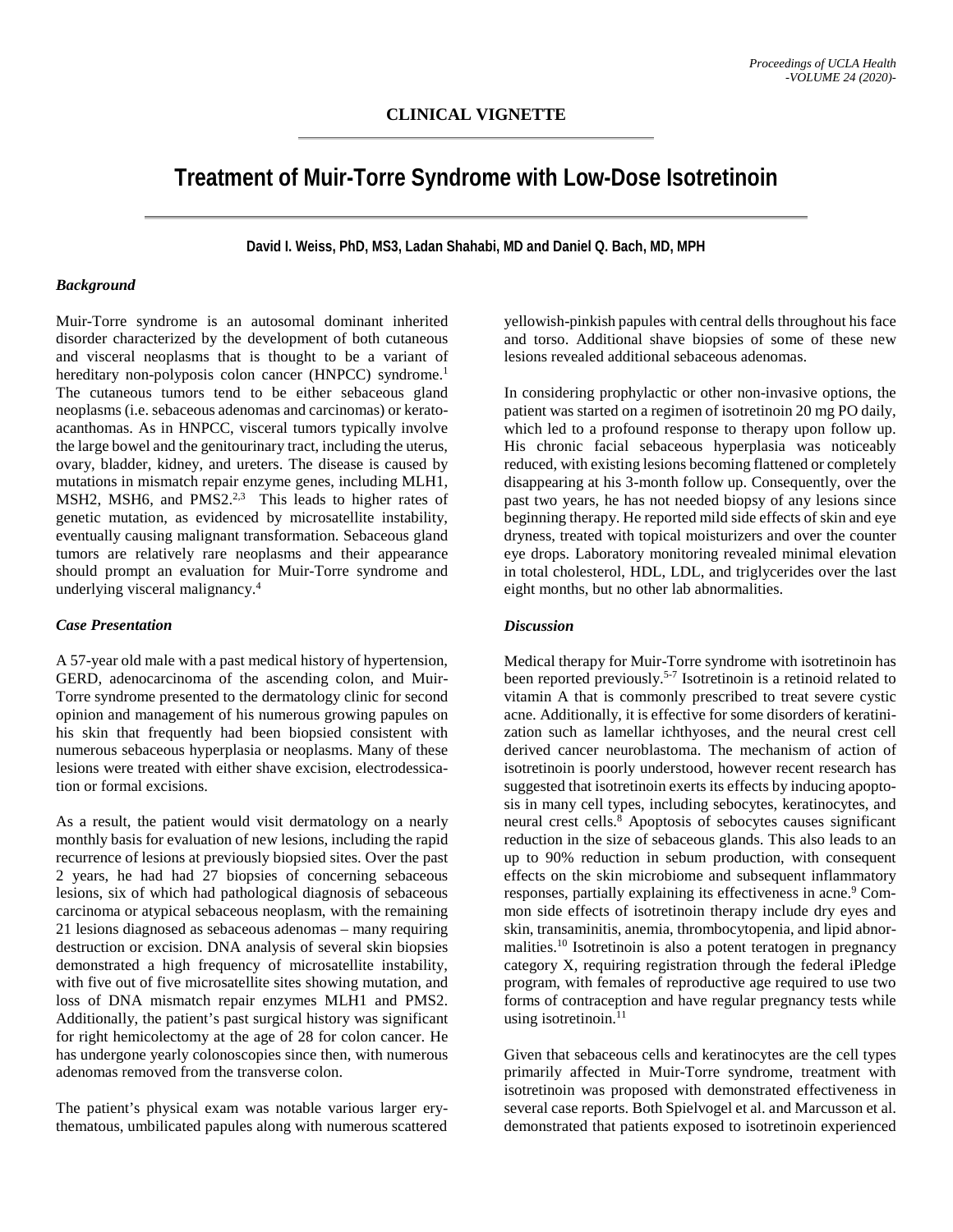a reduction in size or disappearance of concerning cutaneous lesions, as well as prophylaxis in the development of new lesions. 5,6 Of note, cessation of isotretinoin therapy led to recurrence of cutaneous lesions, both as new lesions as well as recurrence of previously noted lesions. Graefe et al. used isotretinoin in combination with IFN- $\alpha$  to similar effect.<sup>7</sup> In each of these reports, patients were initially treated with doses of isotretinoin ranging from 40 to 80 mg daily. In some cases, the initial dose was titrated down to a maintenance dose of 10- 20 mg daily. The drug was well tolerated, with side effects including mildly elevated transaminases, cholesterol, and triglycerides.

Here we present a case of Muir-Torre syndrome treated with a low-dose of isotretinoin, 20 mg orally daily, as both initial and maintenance management. This is a lower starting dose than heretofore described yet has been similarly effective in treating existing cutaneous lesions and preventing the development of new lesions in our patient. Treating with a lower dose is advantageous by reducing the potentially toxic effects associated with isotretinoin therapy. Our patient has experienced only mild side effects of dry eyes and cheilosis that have been well managed with topical treatments. He has not developed any changes in hepatic enzymes or complete blood counts from his baseline before therapy although he has developed increased cholesterol and triglycerides above the upper limit of normal since starting therapy.

Current standard of care for Muir-Torre syndrome also involves vigilant monitoring for cutaneous and visceral neoplasms. This includes annual colonoscopy, upper GI endoscopy every 2-3 years, and endometrial biopsy every 1-2 years, in accordance with practice guidelines from several agencies including the American College of Gastroenterology and American College of Obstetricians and Gynecologists. 11,12 Annual urinalysis for screening of urothelial cancers can also be considered. Additionally, frequent skin examination for cutaneous malignancy is recommended. <sup>4</sup> Our patient is well monitored by dermatology, gastroenterology, and his primary care physician for cancer screening. Whether treatment with isotretinoin reduces his frequency of colon adenomas remains to be seen but potentially provide additional promise.



**Figure 1.** Before treatment with low dose isotretinoin, the patient had numerous sebaceous hyperplasia as well as lesions biopsied consistent with sebaceous adenomas and concerning for adenocarcinomas.



**Figure 2.** Six months post-treatment initiation with isotretinoin 20 mg PO daily, the patient with complete resolution of cutaneous findings including in other areas of the body not shown.

#### **REFERENCES**

- 1. **Cohen PR, Kohn SR, Kurzrock R**. Association of sebaceous gland tumors and internal malignancy: the Muir-Torre syndrome. *Am J Med*. 1991 May;90(5):606-13. Review. PubMed PMID: 2029018.
- 2. **Kruse R, Rütten A, Lamberti C, Hosseiny-Malayeri HR, Wang Y, Ruelfs C, Jungck M, Mathiak M, Ruzicka**